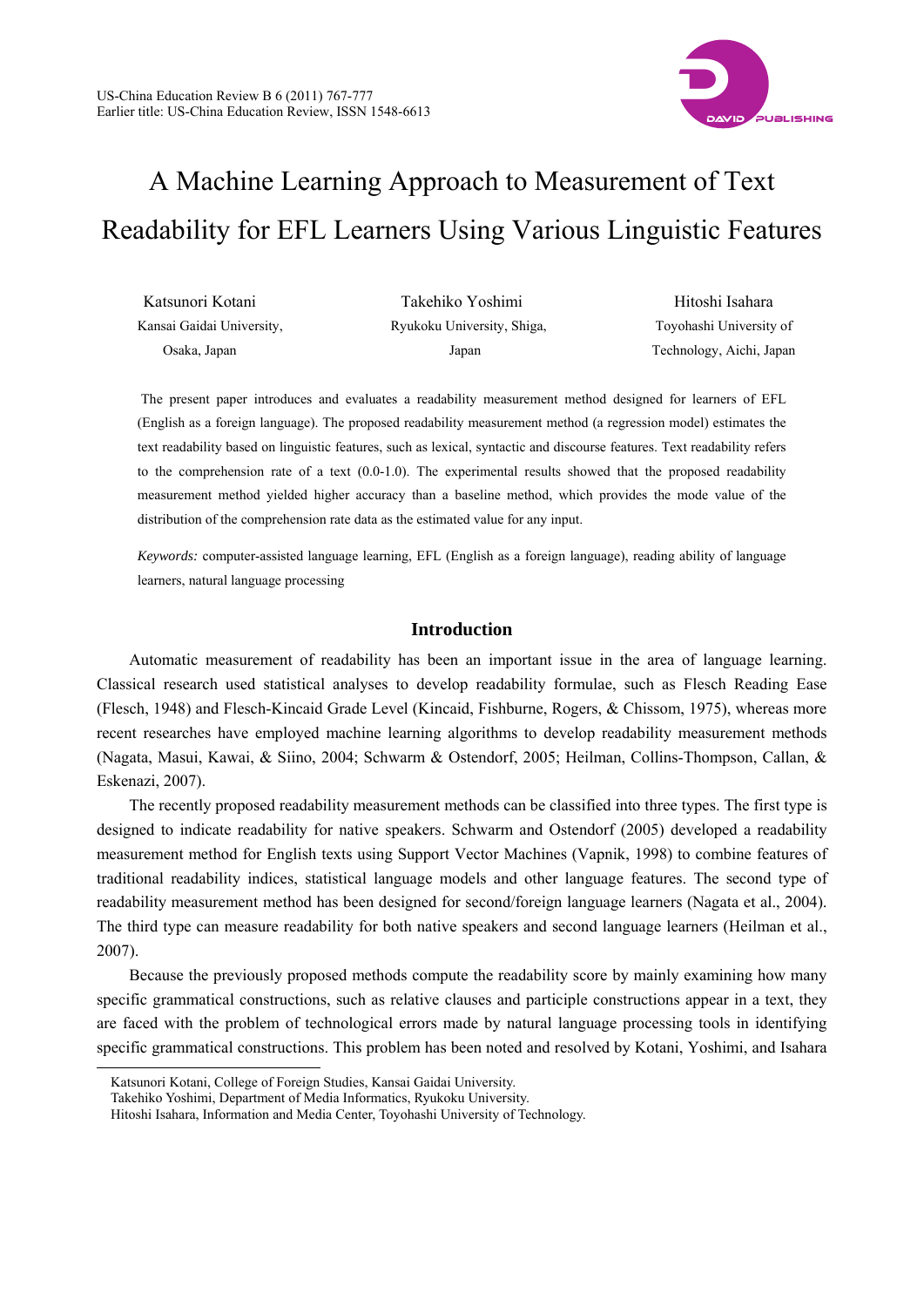(2010), who constructed a reading proficiency prediction model for learners of EFL (English as a foreign language), not a readability measurement method. They proposed to construct a reading proficiency prediction model with linguistic features, such as the number of branching nodes in a syntactic tree, because these linguistic features are supposed to be less likely to introduce technological errors. In an evaluation experiment, the proposed reading proficiency prediction model was compared with a model constructed with linguistic features of specific grammatical constructions. The experimental results showed that the linguistic features proposed by Kotani et al. (2010) were adequate for constructing a reading proficiency prediction model for EFL learners. However, it has not been clarified whether the linguistic features are also adequate for constructing a readability measurement method for EFL learners.

In the present paper, we introduce a readability measurement method for EFL learners based on the same linguistic features proposed by Kotani et al. (2010), and conduct an evaluation experiment to clarify the effectiveness of the readability measurement method. The proposed readability measurement method is constructed using regression. The independent variables of this regression are various linguistic (lexical, syntactic and discourse) features, and the dependent variable is the readability score for EFL learners. Here, the readability score of a text refers to the comprehension rate of a text, which is computed by dividing the number of correct answers by the number of comprehension questions in a text (range from 0.0 to 1.0). The proposed readability measurement method takes a text as input, extracts various linguistic features of the text and estimates readability scores based on the extracted linguistic features.

## **Related Studies**

Recent research on second/foreign language learning has elicited reading models for second/foreign language learners (Nagata et al., 2004; Kotani et al., 2010; Heilman et al., 2007). We briefly review these studies below.

Nagata et al. (2004) proposed a readability measurement method using a neural network learning algorithm. This method examines the number of specific grammatical constructions, such as post-nominal modifiers (e.g., relative clauses and participle constructions), appearing in a text. In this method, the readability score is weighted for these constructions, because, according to Nagata et al. (2004), it is difficult for Japanese EFL learners to comprehend these constructions.

Heilman et al. (2007) developed a readability measurement method for both native speakers and second language learners and compared the vocabulary-based and the grammar-based readability measurement methods. While the vocabulary-based method outperformed the grammar-based method, syntactic features were found to play an important role in second language readability in the grammar-based method.

The vocabulary-based readability measurement method is based on a unigram language model. Although Heilman et al. (2007) considered the unigram language model to be a weak model, it could be more effectively trained than more complex bi- or tri- gram models.

The grammar-based readability measurement method uses grammatical constructions, such as passive voice, past participles and relative clauses. These grammatical constructions were extracted from grammar textbooks for EFL learners and were implemented as syntactic patterns for a parsing tool.

Kotani et al. (2010) proposed a reading proficiency prediction model, not a readability measurement method. However, they did not use the number of specific grammatical constructions as syntactic features. According to Kotani et al. (2010), although the number of specific grammatical constructions undeniably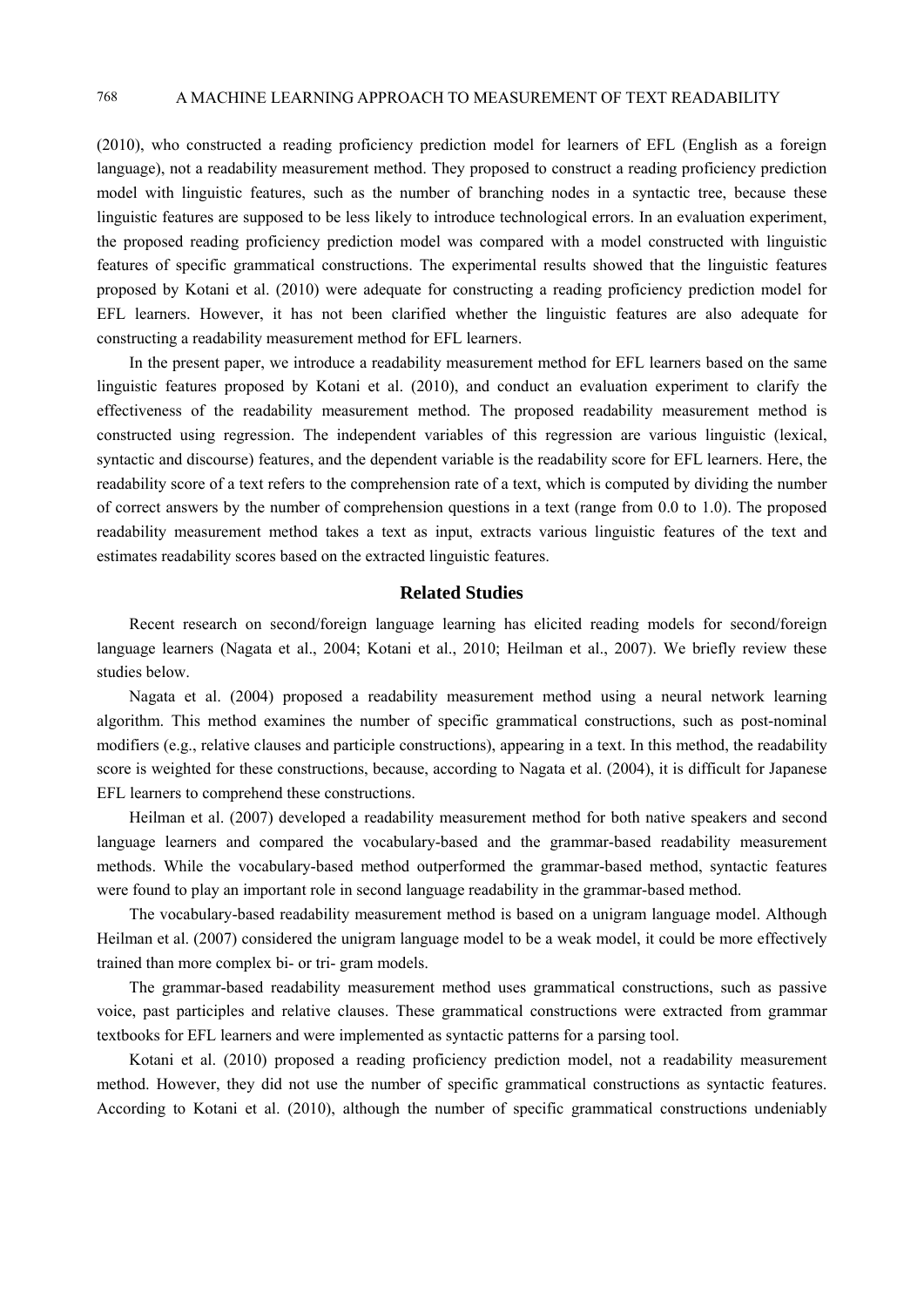affects reading proficiency, a reading model using these features is also affected by technological errors made by natural language processing tools used for extracting linguistic features. When using a syntactic parser, we must consider the presence of technological errors, such as the incorrect labeling of syntactic nodes. For instance, a non-relative clause might be incorrectly labeled as a relative clause. Given this possibility, it is crucial to minimize the effects of such errors as much as possible. Kotani et al. (2010) solved this problem by using syntactic features that are available without labeling—specifically, the size of a sentence in terms of the number of syntactic branching nodes, which is believed to affect the reading proficiency from a psycholinguistic perspective, such as through the garden-path effect (Frazier & Rayner, 1982). In addition to syntactic features, Kotani et al.'s (2010) reading proficiency prediction model used lexical and discourse features and their reading model showed an 8.0% lower prediction error than a conventional model.

# **Linguistic Features of the Proposed Readability Measurement Method**

Following the previous model (Kotani et al., 2010), we developed a readability measurement method that estimates readability scores for texts intended for EFL learners by examining the various linguistic features of the texts.

In the present paper, "linguistic features" refers to lexical, syntactic and discourse features. Of these, we selected those features that can be automatically derived with state-of-the-art natural language processing tools, as the goal of this study is to implement a readability measurement method into a computer-assisted language learning system. In the rest of this section, we review the features used to develop the proposed readability measurement method.

### **Lexical Features**

Lexical features represent the vocabulary-related difficulties faced by EFL learners. As noted by Sano and Ino (2000), reading comprehension can be difficult for EFL learners even when only short words are used. Consequently, Kotani et al. (2010) assigned vocabulary difficulty scores based on heuristically determined vocabulary difficulty, which is summarized in the JACET (The Japan Association of College English Teachers) 4,000 Basic Words list (JACET, 1983). Vocabulary difficulty was determined by teachers of English working with Japanese EFL learners. The JACET list provides difficulty scores for 11 levels (Someya, 2000). The vocabulary difficulty of a given text is determined by summing the difficulty scores of all the words in the text.

The vocabulary difficulty list contains more than 35,000 words. However, authentic texts may contain words that are not registered in this list. Therefore, the reading model of Kotani et al. (2010) takes into account the fact that the model cannot estimate the difficulty of words that are not registered in the list.

Since the vocabulary difficulty list is compiled mainly for EFL learners, it is intended to cover words that EFL learners should study. As a result, the vocabulary difficulty of unregistered words is assumed to be higher than that of registered words. Following this assumption, the problem of unregistered words can be solved by either regarding unregistered words as more difficult than registered words or considering the number of unregistered words in a text to be a lexical feature. The former solution is hardly feasible, as it is difficult to precisely determine the vocabulary difficulty of unregistered words. Thus, following Kotani et al. (2010), we employed the latter strategy in this paper.

Although the vocabulary difficulty list covers basic vocabulary for EFL learners, some basic words might be more difficult than expected. For instance, words classed among the least difficult in the list, such as "get" and "make", may have various and complex usages and the difficulty of these words may depend on the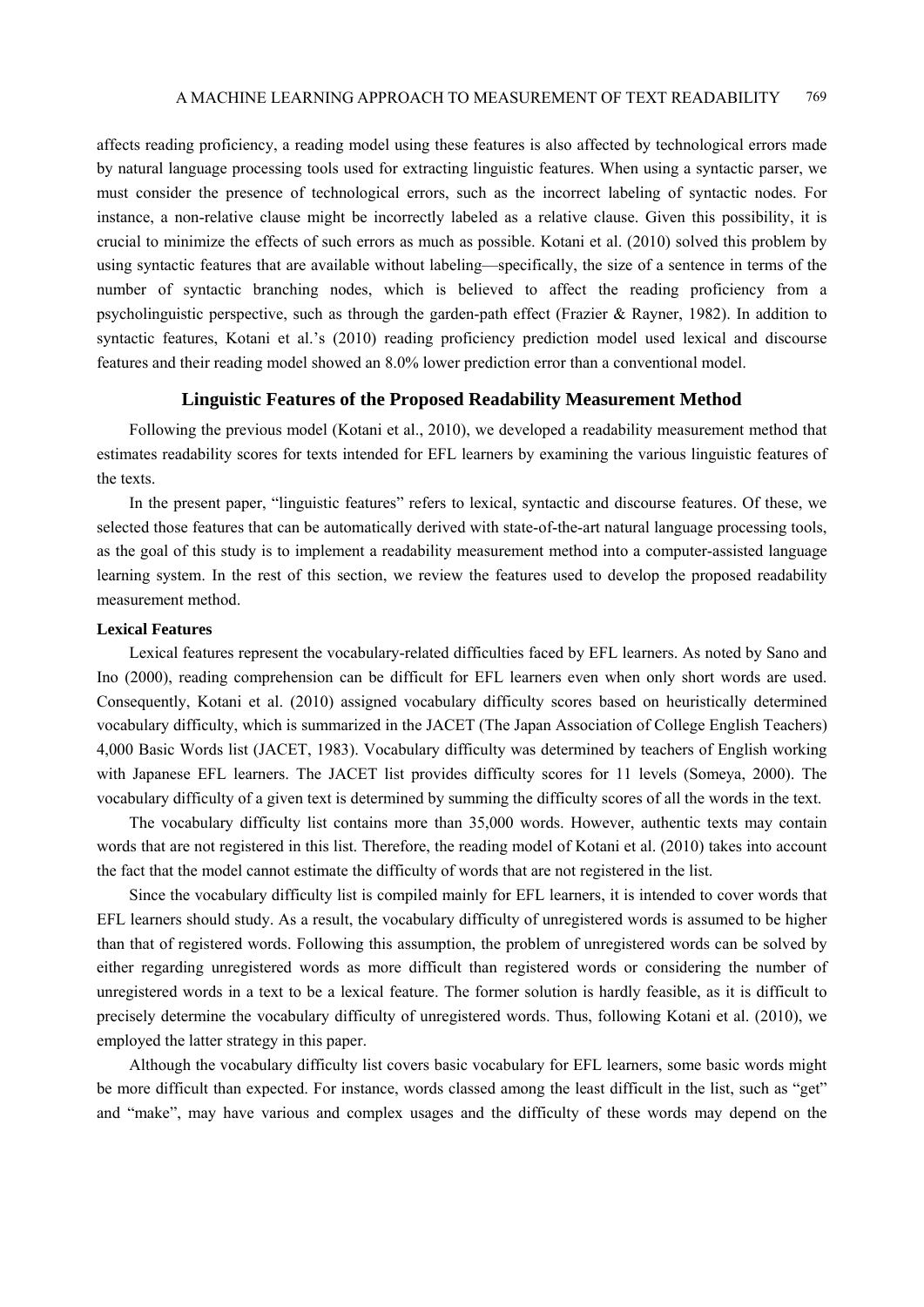context in which they appear. Kotani et al. (2010) attempted to solve this problem by including the number of word meanings as another lexical feature. The number of word meanings was measured using Word Net 2.0 (Fellbaum, 1998), a large lexical database of the English language. The number of word meanings in a text was determined by summing the word meanings of each word in the text.

#### **Syntactic Features**

Syntactic features comprise two types, following Kotani et al. (2010): One is the number of all the branching nodes constituting a syntactic tree; and the other is the number of branching nodes stored in short-term memory under human language processing.

Since the number of syntactic nodes explains the size of a syntactic tree, we decided to use this quantificational information of syntactic nodes as a syntactic feature, following Kotani et al. (2010). In addition, Kotani et al. (2010) have suggested that the number of branching nodes is highly correlated with readability for EFL learners. The garden-path effect is a similar branching node effect (Frazier & Rayner, 1982). Syntactic parsing was performed using the Apple Pie Parser (Sekine & Grishman, 1995). Kotani et al. (2010) considered that the number of syntactic nodes could take into account the presence or absence of specific grammatical constructions that affected the reading comprehension of EFL learners. The number of syntactic nodes in a text is determined by summing all of the syntactic nodes in each sentence in the text.

Since a syntactic tree represents a result of syntactic parsing, it does not explain memory load during psychological syntactic parsing. Thus, following Kotani et al. (2010), we used the number of syntactic nodes stored in short-term memory as a syntactic feature representing short-term memory load. Syntactic nodes stored in short-term memory refer to those stored in a stack when analyzing a sentence in a top-down fashion using a push-down automaton. The number of nodes stored in a stack when parsing a text is determined by summing the numbers of nodes stored when parsing all the sentences in a text.



*Figure 1.* Number of nodes stored in short-term memory.

Figure 1 shows how the number of non-terminal symbols stored in a stack is determined for the sentence "The man saw the boy" in a push-down automaton (Yngve, 1960). When the first word "the" is inserted, theterminal symbol "S" (sentence) is transformed into (NP (noun phrase); VP (verb phrase)) and "VP" is memorized, that is, the symbol "VP" is stored in a stack. Next, the terminal symbol "NP" is transformed into (DT (determiner); N (noun)) and "N" is stored in a stack. Then, "DT" is rewritten as "the". Therefore, the two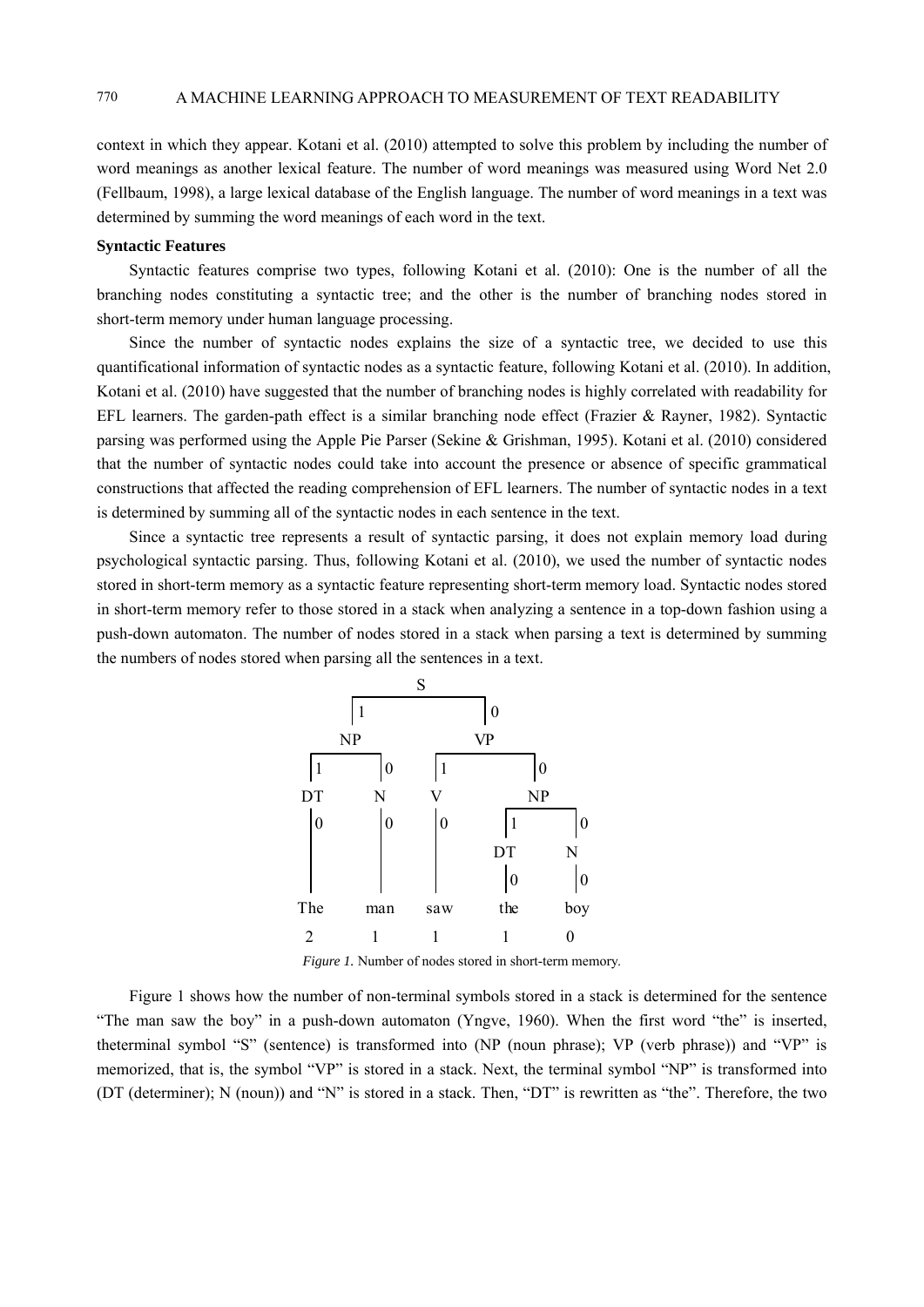non-terminal symbols "N" and "VP" are stored in a stack, while "the" is processed.

The number of nodes stored in a stack is measured as follows (Yngve, 1960). As shown in Figure 1, beginning from zero, a number is assigned to each branch from right to left. The sum of the numbers in the path from "S" to a word indicates the number of symbols stored in a stack for that word. The following numbers are assigned to each word as the number of nodes stored in a stack for the sentence "The man saw the boy": 2, 1, 1, 1 and 0.

Murata et al. (2001) modified this number assignment procedure in certain aspects; for instance, NP that has no postmodifier will not be transformed. Thus, as NPs in the sentence "The man saw the boy" have no postmodifier, the numbers of nodes in a stack is 1, 1 and 0. Murata et al. (2001) determined the number of nodes in a stack following this revised procedure. The number of nodes stored in a stack in a text is determined by summing all of the numbers of nodes in a stack in each sentence.

#### **Discourse Features**

The discourse feature of the proposed readability measurement method is the number of pronouns, following Kotani et al. (2010). While reading a text, referents of pronouns must be identified and this requires comprehension of the discourse structure. Thus, the number of pronouns can be used as an indicator of the complexity of the discourse structure of a text.

Although a text may include other anaphoric expressions, such as definite expressions, these are not included as a discourse feature due to the technological error effect. Kotani et al. (2010) considered that the detection of pronouns involves fewer technical problems.

#### **Comprehension Rate Data Collection**

In the proposed readability measurement method, readability scores are assessed based on comprehension rate. In the present study, comprehension rate was defined as the correct answer rate for comprehension questions about the texts (range from 0.0 to 1.0). In addition to the linguistic features reviewed in above, comprehension rate data were used as training data in order to develop the proposed method.

Comprehension rate data were collected as follows. Participants were recruited from a job information Website and were chosen on the basis of the following criteria: Those who had taken the TOEIC (Test of English for International Communication) (Website, http://www.ets.org/toeic, a test of English language skills used in the workplace), those who could submit a TOEIC score sheet, and those who lived near the data collection site. Among the respondents, 64 took part in the data collection process. All the participants had taken the TOEIC within the previous one-year period and their native language was Japanese.

We prepared test sets based on 84 texts extracted from TOEIC preparation textbooks (Arbogast et al., 2001; Lougheed, 2003). Each test set consisted of seven texts and every test set contained different texts. Each text was accompanied by two to five multiple-choice comprehension questions. We randomly provided participants with one or two test sets. Thirty-one participants took one test set and 33 participants took two test sets.

Comprehension rate data were collected using a reading process recording tool (Yoshimi, Kotani, Kutsumi, Sata, & Isahara, 2005). This tool displays one sentence at a time (see Figure 2). A sentence appears on the computer screen when the cursor is positioned over a reading icon and it disappears when the cursor is moved away from the icon.

Participants used this tool while reading the text and answering the comprehension questions. When the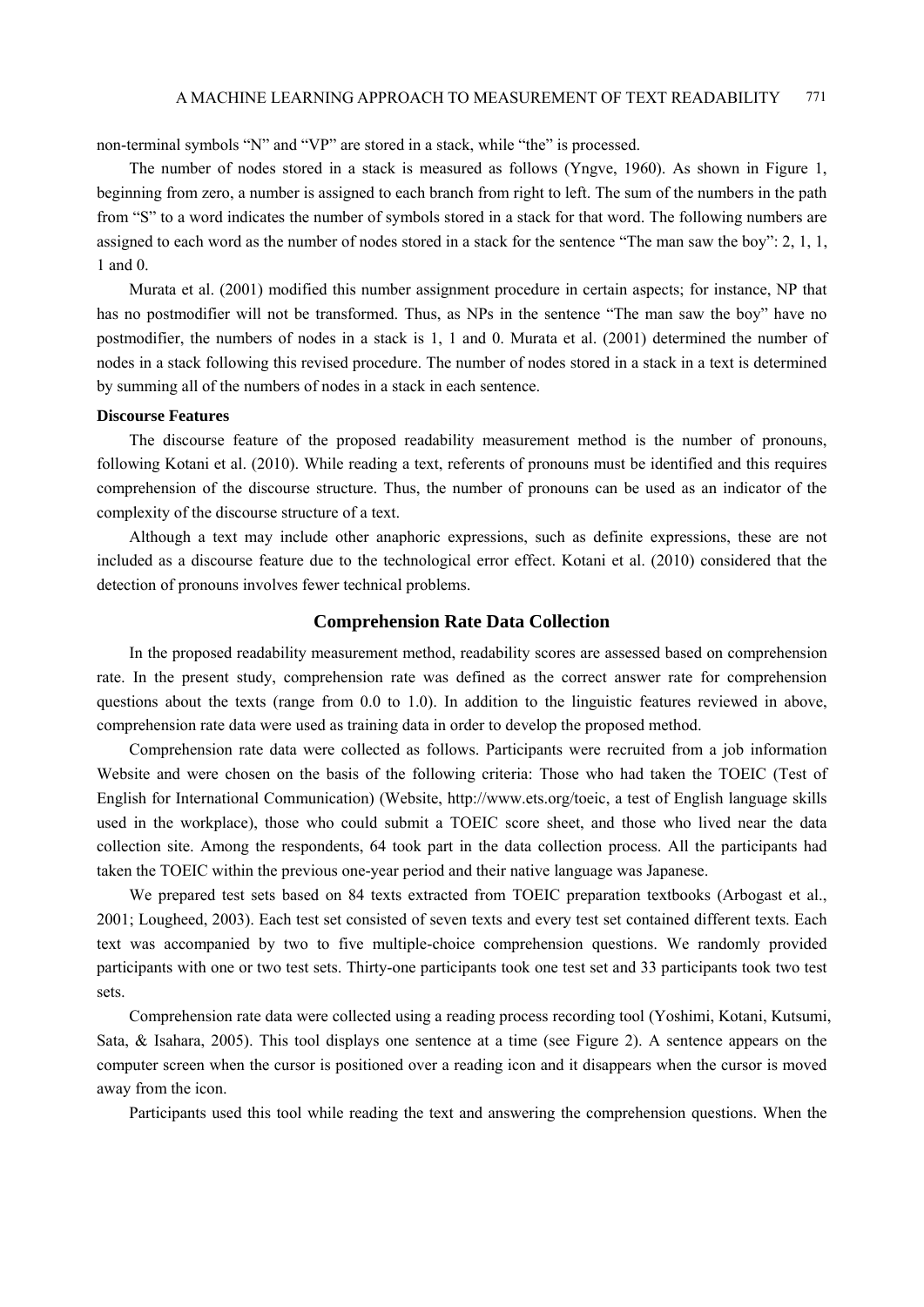cursor was positioned over a question icon, a comprehension question appeared. Participants answered the question by clicking on one of the answer icons.

| é<br>ReadTime                                                   |                                  |      |
|-----------------------------------------------------------------|----------------------------------|------|
|                                                                 |                                  |      |
| ļ<br>$\mathbb{R} \mid \mathbb{G} \cup \mathbf{Q}$<br>$  \nabla$ |                                  |      |
| $1\,$                                                           | You can see an English sentence. |      |
| 2                                                               |                                  |      |
| 3                                                               |                                  |      |
| $\,4\,$                                                         |                                  |      |
| 5                                                               |                                  |      |
| 6                                                               |                                  |      |
| Q1                                                              |                                  |      |
| (A)                                                             |                                  |      |
| (B)                                                             |                                  |      |
| $\left(\mathrm{C}\right)$                                       |                                  |      |
| (D)                                                             |                                  |      |
| I<br>$\left\langle \right\rangle$<br>$\cdot$ 00 $\cdot$         |                                  | $\,$ |
|                                                                 |                                  |      |

*Figure 2.* Screenshot of the reading process recording tool.

After receiving instructions about the tool, participants practiced by reading several texts and answering comprehension questions. The participants were instructed first to read the text and then answer the comprehension questions. We also directed participants to attempt to understand the text well enough to correctly answer the comprehension questions. Since we did not impose time constraints, the participants could take as much time as they needed. In order to reduce the pressure on the participants, we did not inform them that the tool would be measuring their reading times.

We excluded comprehension rate data of four participants whose reading speed (WPM (words per minute)) was extremely fast or slow (> 200 WPM or < 70 WPM), as slow reading speed might have been the result of unnecessarily careful reading and excessively fast reading speed could indicate that participants did not properly read the materials (average reading speed of native English speakers is reported to be in the range of 200 to 300 WPM (Carver, 1982)). The comprehension rate data we obtained consisted of 451 instances. An instance consists of the linguistic features of a text and the comprehension rate when an EFL learner reads the text. The mean age of the participants whose comprehension rate data were included in analysis was 29.8 years (*SD* (standard deviation) = 9.5). Nine participants were males and 51 were females.

The distribution of the comprehension rate data is shown in Figure 3. The comprehension rate data comprises ten values from 0.0 to 1.0, and each value refers to the comprehension rate calculated by dividing the number of correct answers (one to five) by the number of comprehension questions (two to five). The comprehension rate data showed a skewed distribution plotted with a dotted line, because the comprehension rate was 1.0 in 59.6% of the instances (269 out of 451). The reason why so many instances of comprehension rate 1.0 were observed could be due to the fact that, as there was no time restriction in this experiment, the participants could spend as much time as they wanted to complete each question.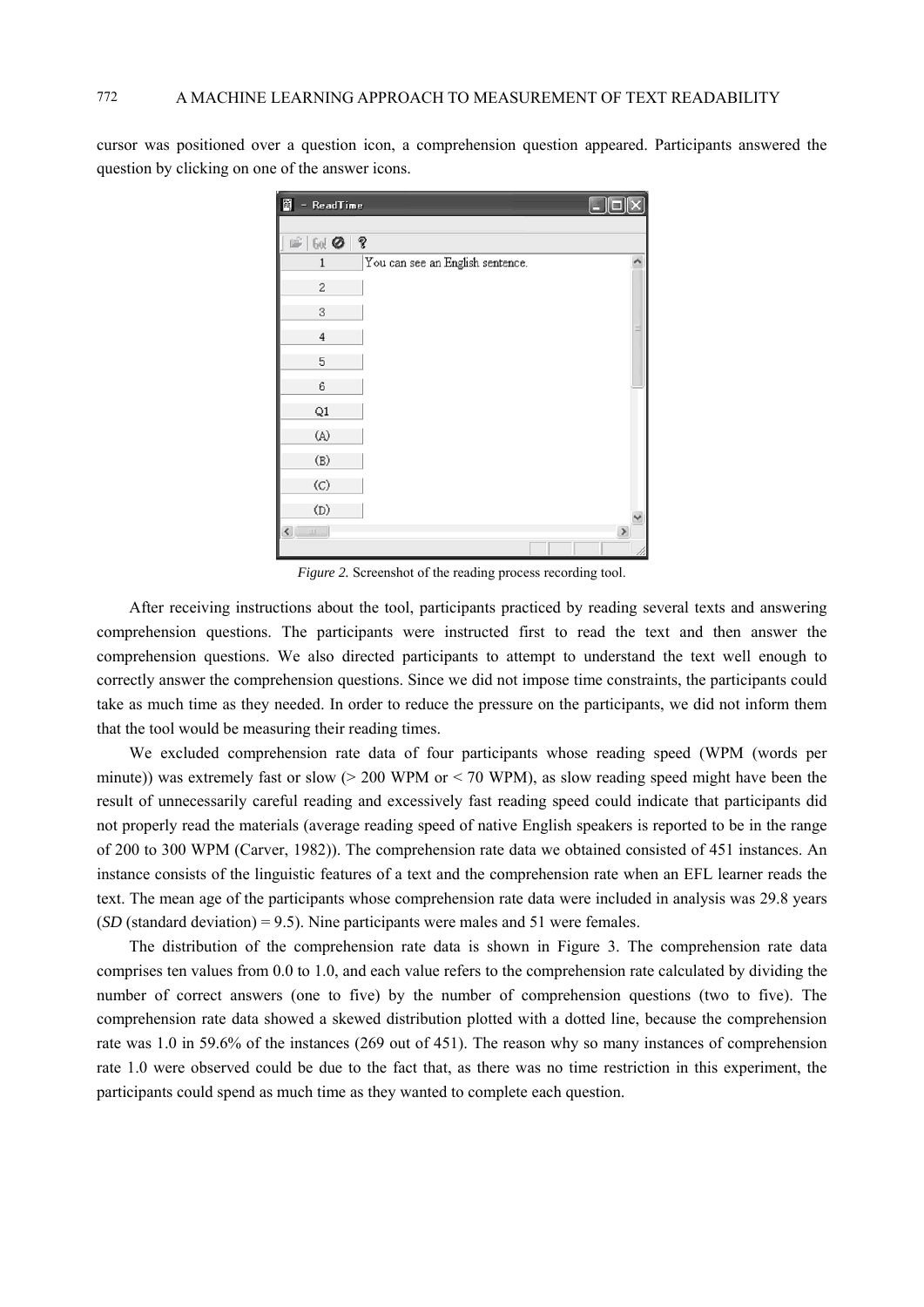

Comprehenison rate

Figure 3. Histogram of comprehension rate data.

As the target of this readability measurement method was texts intended for use in norm-referenced tests. the readability of the texts should follow a normal distribution. Since a readability measurement method trained with skewed data estimates skewed values, it is highly likely that a method trained with skewed data cannot properly measure the readability of texts intended for norm-referenced tests. To address this problem, we corrected the distribution of the comprehension rate data by randomly selecting 31 instances of comprehension rate 1.0. The modified comprehension rate (plotted with an actual line) included 194 instances. We considered this to be a roughly normal distribution.

# **Evaluation Experiment**

In this section, we describe experiments for the evaluation of the proposed readability measurement method. First, we describe the experimental methods, and then, we report the experimental results.

#### **Experimental Method**

We developed a readability measurement method using comprehension rate as a dependent variable and linguistic features as independent variables. This readability measurement method was evaluated using the 194 instances of comprehension rate data described above. The evaluation was performed using five-fold cross-validation tests.

Support vector regression (Vapnik, 1998) was carried out using an algorithm implemented in the author's SVM (support vector machine) software (Website, http://www-ai.cs.uni-dortmund.de/SOFTWARE/MYSVM/ index.html). The d-th polynomial kernel function ( $d = 2$ , 3 and 4) and soft margin parameter C ( $C = 1$ , 0.1 and 0.01) were selected, and the other settings remained at the default values.

The performance of the proposed readability measurement method was examined in terms of the absolute error (the absolute value of the difference between the estimated value and the observed value). The estimated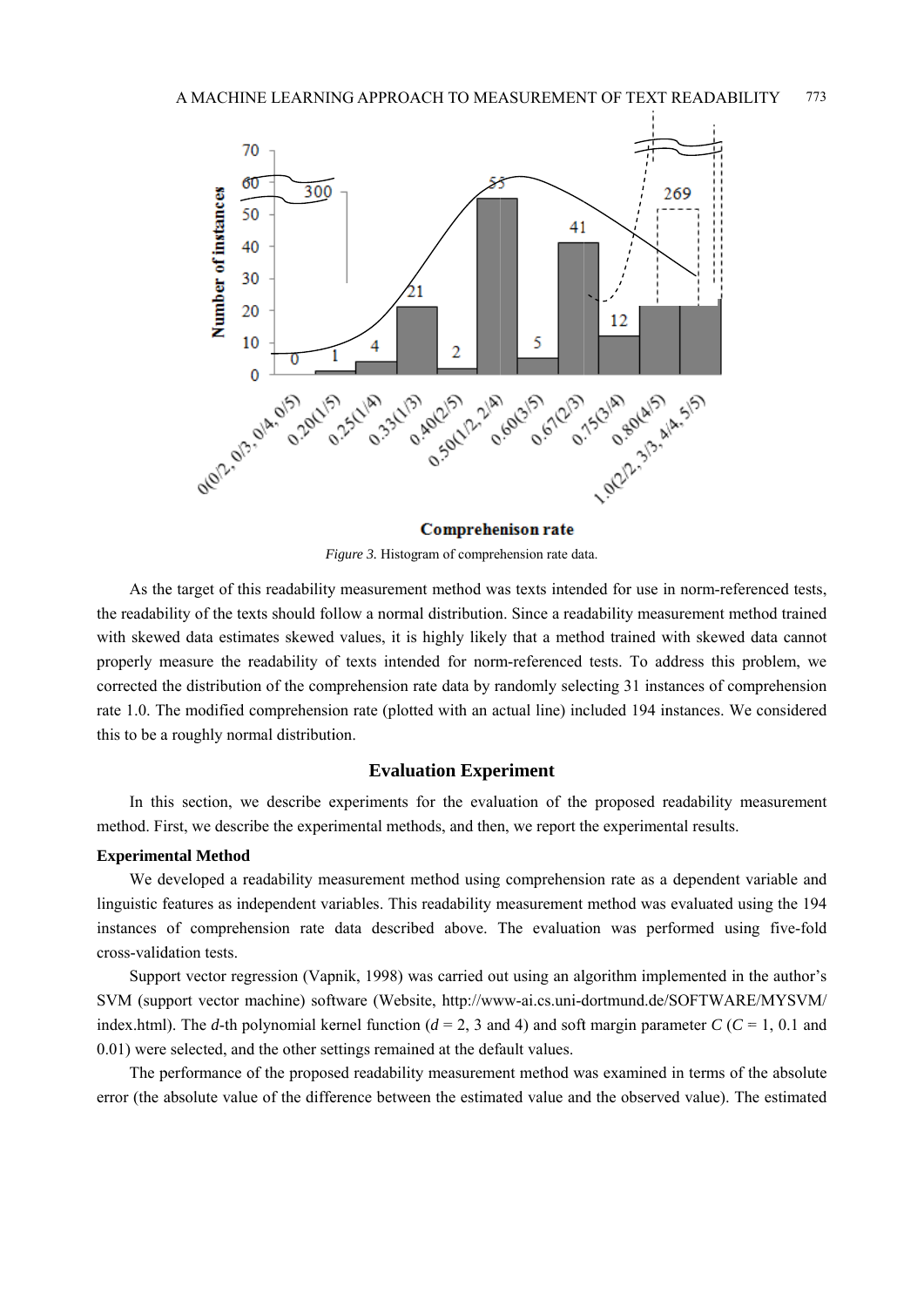values refer to the readability scores calculated with the readability measurement method and the observed value indicates the learner's actual comprehension rate obtained in the data collection described above. The absolute error shows the degree to which the readability measurement method correctly indicates readability scores for EFL learners.

The proposed readability measurement method was also compared with a baseline method, which provides the mode value of the distribution of the comprehension rate data as the estimated value for any input data. As shown in Figure 3, the mode value was 0.5. Thus, the absolute error of the proposed method should be smaller than the absolute value of the difference between 0.5 and the observed value.

#### **Experimental Results**

Figure 4 shows the distribution and the cumulative relative frequency of the absolute error of the proposed method. This distribution shows the absolute error when the order of the kernel function d is set to 2 and the soft margin parameter C is set to 0.1 among the nine combinations of parameter settings of  $d = 2, 3, 4$  and  $C = 1$ , 0.1, 0.001. The distribution of absolute error indicates that the absolute error appears mostly in the lower range  $(0.1 \text{ to } 0.2)$ . The absolute error less than 0.4 has a cumulative relative frequency of 93.8%. Moreover, the distribution of the absolute error is positively skewed. The median absolute error of the proposed readability measurement method was 0.13 (range from 0.00 to 0.60).



Figure 4. Histogram of the absolute error of the proposed method.

In order to further examine the appropriateness of the readability measurement method, we compared the absolute error of the proposed readability measurement method with that of the baseline method. Figure 5 shows the distribution and the cumulative relative frequency of the absolute error of the baseline method. The distribution of absolute error indicates that the absolute error of the baseline method appears mostly in the lower range (range from  $0.1$  to  $0.2$ ), similar to the absolute error of the proposed readability measurement method. Absolute error less than 0.4 has a cumulative relative frequency of 84.0%. The cumulative relative frequency of the proposed readability measurement method is higher than that of the baseline method. The median absolute error was  $0.17$  (range from  $0.00$  to  $0.50$ ).

The significance of the difference in median absolute error values was examined using the Wilcoxon pair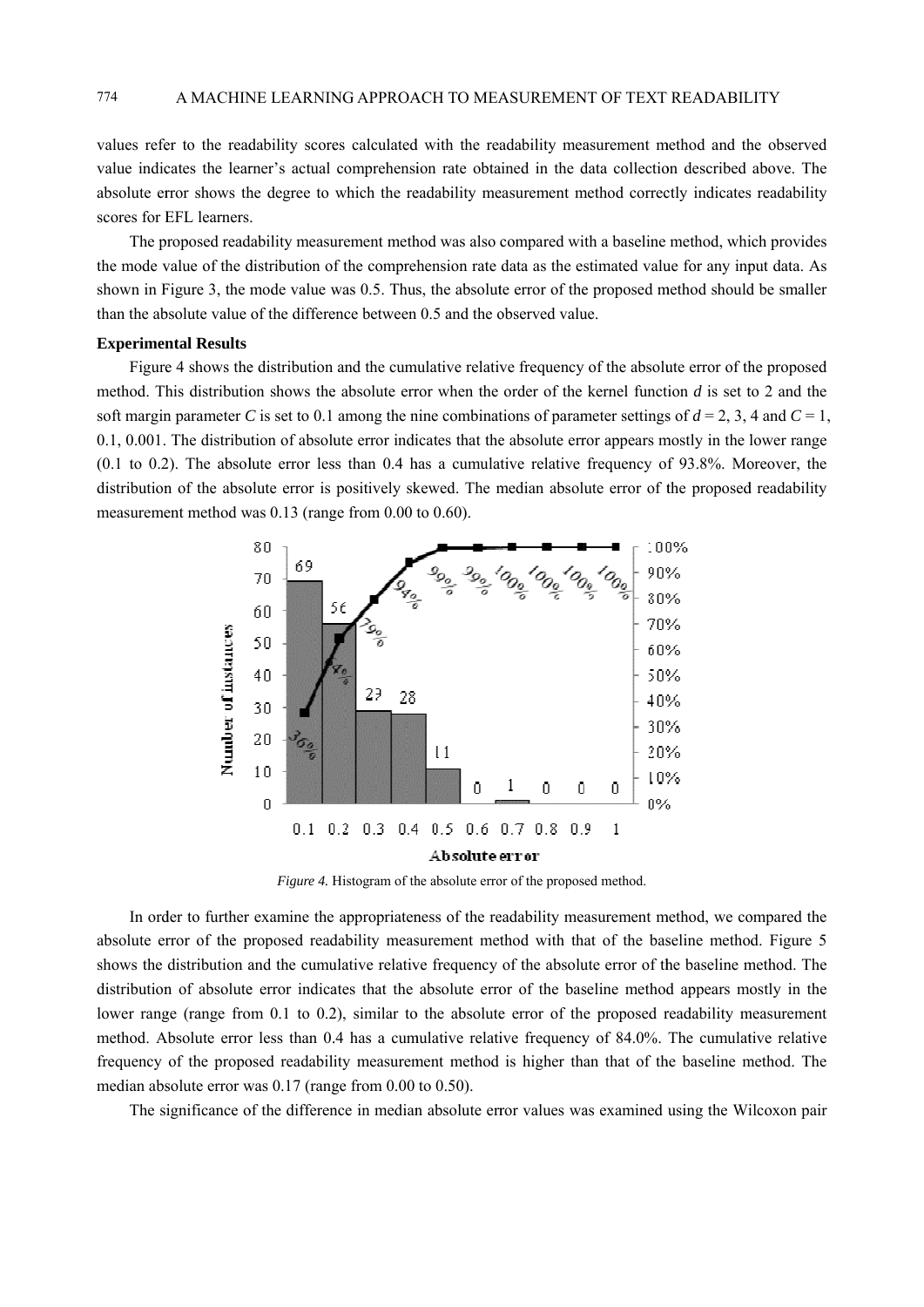matched rank sum test. A significant difference  $(p < 0.05)$  was found between the absolute error of the proposed readability measurement method and that of the baseline method.





In addition, we also calculated the absolute values of the difference between the absolute error of the proposed measurement method  $AER<sub>P</sub>$  (absolute error rate of the proposed measurement) and that of the baseline method  $AER_B$  (absolute error rate of the baseline measurement).

The absolute differences ( $AER_p$ - $AER_B$ ) are plotted in descending order in Figure 6. The horizontal axis represents the number of instances, and the vertical axis represents the absolute values of the differences of the two readability measurement methods. In Figure 6, "proposed method" represents the cases in which  $AER_P \leq$ AER<sub>B</sub>. The "baseline method" represents the cases in which  $AER_{P} \geq AER_{B}$ . Note that the differences are normalized by dividing each absolute difference by the maximum absolute difference.



Figure 6. Normalized absolute differences of absolute error between the proposed readability measurement method and the baseline method.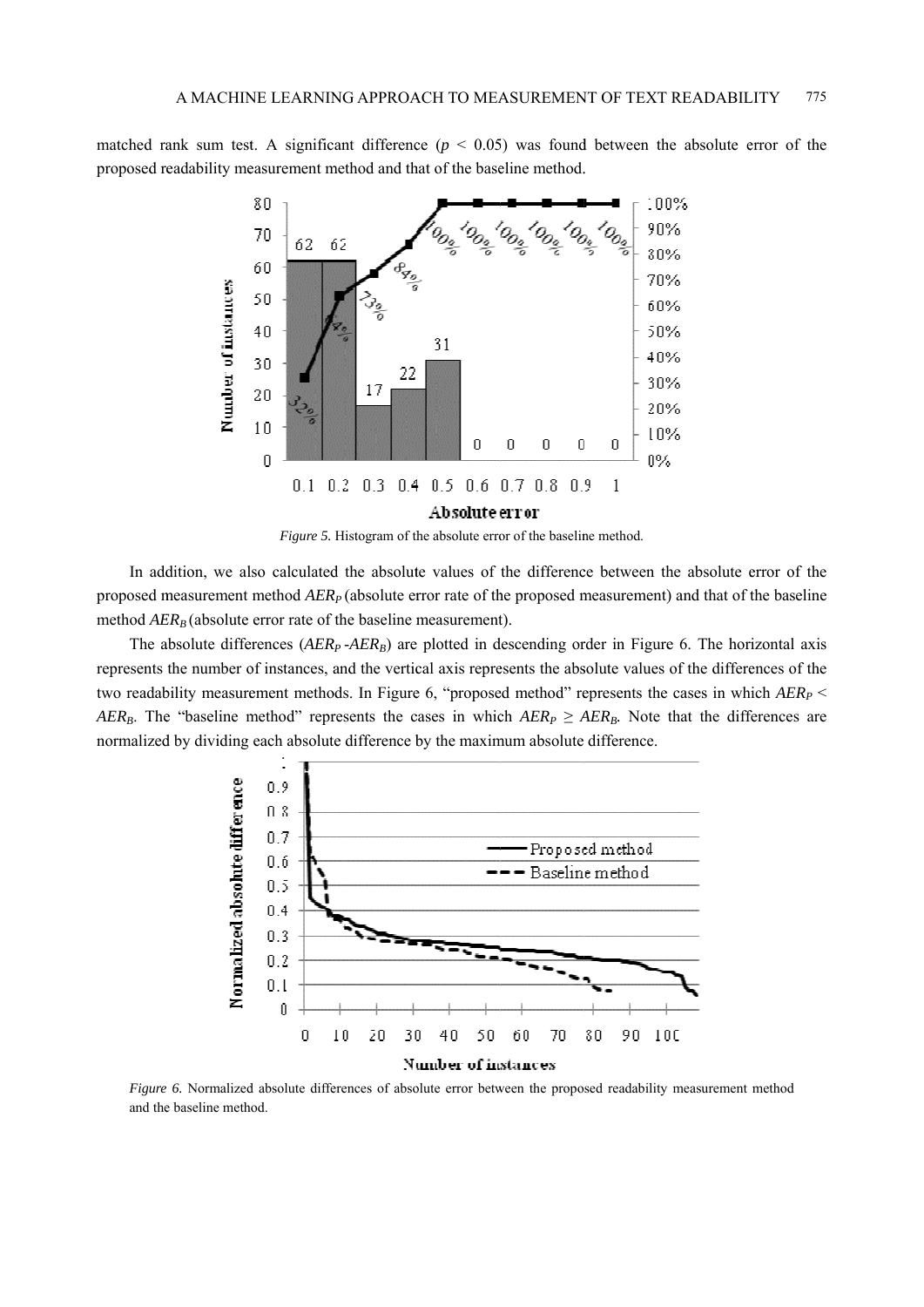Figure 6 shows that the proposed readability measurement method resulted in larger error than the baseline method when the normalized absolute differences fell between 0.4 and 1.0 (six instances). However, the proposed method resulted in smaller error in most cases, as most plots of the proposed method appear above those of the baseline method. In addition, as the distribution for the proposed method is longer than that of the baseline method, there were more instances in which the proposed method resulted in smaller errors (109 instances, 54%).

### **Conclusions**

We proposed a readability measurement method for EFL learners based on various linguistic features that consist of lexical, syntactic and discourse features. The median absolute error of the proposed method was relatively low at 0.13 (range from 0.00 to 0.60), and this was lower than the absolute error of the baseline method (0.17 (range from 0.00 to 0.50)). Also, the proposed method had a higher cumulative relative frequency of error below 0.4 than the baseline method. Finally, the distribution of the absolute error of the proposed method was significantly different from that of the baseline method  $(p < 0.05)$ . From these experimental results, we concluded that the proposed method can effectively assess the readability of texts intended for EFL learners.

The present paper leaves several problems unresolved. First, we must improve the accuracy of the proposed method. Second, we should examine the other possible independent variables. By using learner features, such as reading time, we may be able to develop a more effective readability measurement method on a learner-by-learner basis. Finally, we must examine other possible dependent variables, and we may use reading time data and a complex measure of comprehension and reading time (known as effective reading speed (Jackson & McClelland, 1979)).

#### **References**

- Arbogast, B. (Ed.). (2001). *TOEIC official test-preparation guide: Test of English for international communication*. N. J.: Peterson's, Lawrenceville.
- Carver, R. P. (1982). Optimal rate of reading prose. *Reading Research Quarterly, 18*(1), 56-88.
- Flesch, R. (1948). A new readability yardstick. *Journal of Applied Psychology, 32,* 221-233.
- Frazier, L., & Rayner, K. (1982). Making and correcting errors during sentence comprehension: Eye movements in the analysis of structurally ambiguous sentences. *Cognitive Psychology, 14,* 178-210.
- Fellbaum, C. (1998). *Word net: An electronic lexical database*. Cambridge, M. A.: The MIT Press.
- Heilman, M., Collins-Thompson, K., Callan, J., & Eskenazi, M. (2007). Combining lexical and grammatical features to improve readability measures for first and second language texts. Proceedings of *Human Language Technologies: The Annual Conference of the North American Chapter of the Association for Computational Linguist*ics *(NAACL-HLT)* (pp. 460-467). Rochester, New York, April 2-22.
- JACET (The Japan Association of College English Teachers.). (1993). *JACET 4000 basic words*. The Japan Association of College English Teachers, Tokyo.
- Jackson, M. D., & McClelland, J. L. (1979). Processing determinants of reading speed. *Journal of Experimental Psychology, 108,*  151-181.
- Kincaid, J. P., Fishburne, R. P. Jr., Rogers, R. L., & Chissom, B. S. (1975). Derivation of new readability formulas (automated readability index, fog count and flesch reading ease formula) for navy enlisted personnel. *Research Branch Report,* 8-75. US: Naval Air Station, Memphis.
- Kotani, K., Yoshimi, T., & Isahara, H. (2010). A prediction model of foreign language reading proficiency based on reading time and text complexity. *US-China Education Review, 7*(10), 1-9.
- Lougheed, L. (2003). *How to prepare for the TOEIC Test: Test of English for international communication*. Hauppanuge, N. Y.: Barron's Educational Series, Inc..